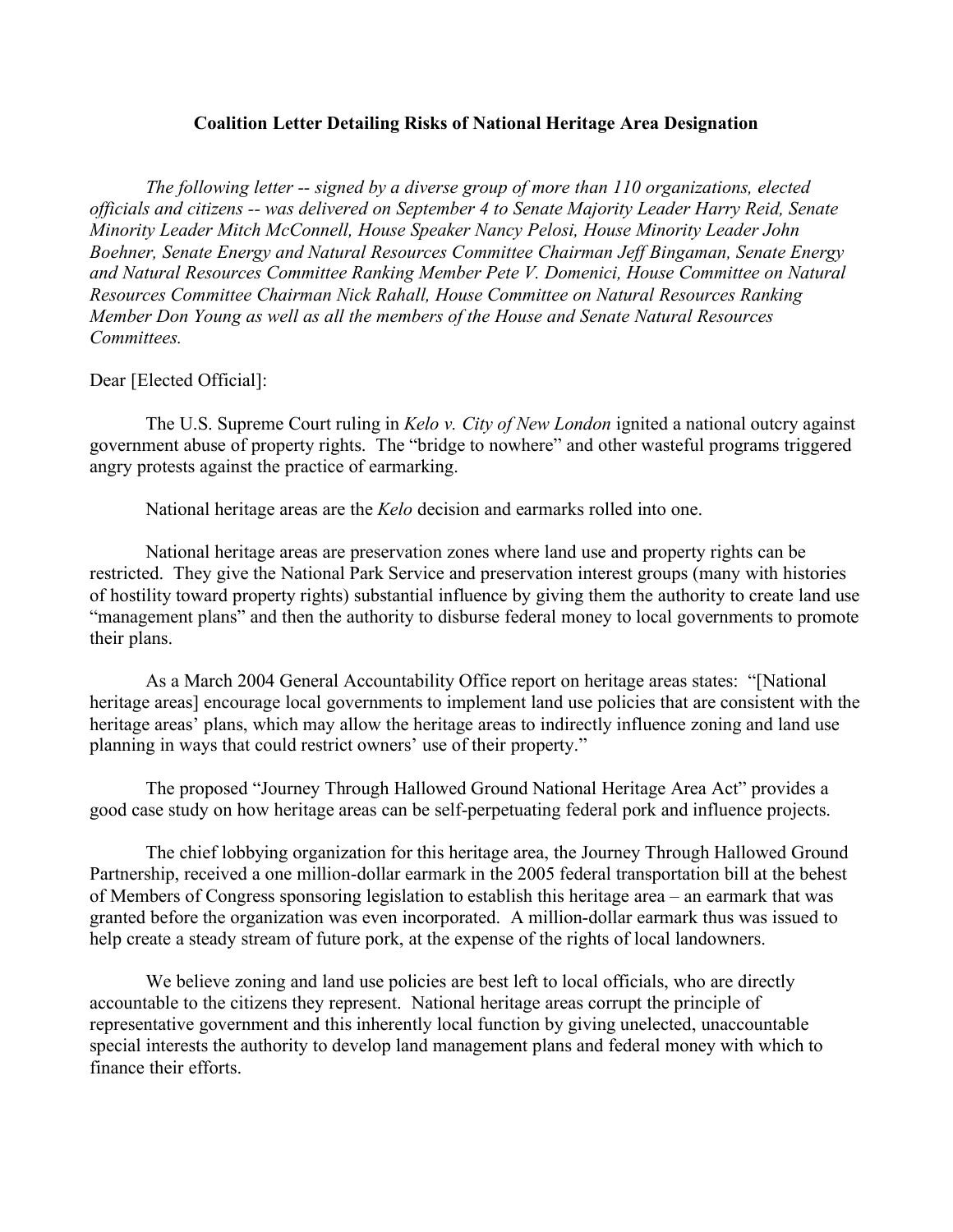Once established, National heritage areas become permanent units of the National Park Service, and as such, permanent drains on an agency that currently suffers a multibillion-dollar maintenance crisis. According to the GAO, "sunset provisions have not been effective in limiting federal funding [for National Heritage Areas]: since 1984, five areas that reached their sunset dates received funding reauthorization from the Congress."

Supporters of new heritage areas have the public will precisely backward: Americans want stronger property rights protections and less pork-barrel spending – not more earmarks to programs that harm property rights.

Please do not support the creation of additional national heritage areas or federal funding for heritage area management entities, support groups, or groups that lobby for or advocate the creation of new heritage areas.

David Ridenour Vice President National Center for Public Policy Research

J. William Lauderback Executive Vice President The American Conservative Union

John Berthoud President National Taxpayers Union

Paul Poister Executive Director Partnership for the West

Larry Pratt Executive Director Gun Owners of America

William Niemeyer Mayor City of West Alton, MO

Ryan Ellis Executive Director American Shareholders Association

Peter Flaherty President National Legal and Policy Center

Steve Snow Supervisor Loudoun County, VA

Carol W. LaGrasse President Property Rights Foundation of America Sincerely,

Paul M. Weyrich National Chairman Coalitions for America

Tom McClusky Vice President of Government Affairs Family Research Council

Jay Lehr Science Director The Heartland Institute

Jim Martin President 60 Plus Association

Bill Moshofsky Vice President Oregonians In Action

Niger Innis National Spokesman Congress of Racial Equality

Gregory Cohen President and CEO American Highway Users Alliance

Richard Falknor Executive Vice President Maryland Taxpayers Association, Inc.

Linda C. Runbeck President American Property Coalition

Thomas K. Remington Managing Editor U.S. Hunting Today

Fred L. Smith President Competitive Enterprise Institute

Matt Kibbe President FreedomWorks

Mychal Massie Advisory Council Chairman Project 21

Steve Baldwin Executive Director Council for National Policy Action, Inc.

Caren Cowen Executive Director New Mexico Cattle Growers' Association

Randy T. Simmons Mayor, Providence City, UT Professor, Utah State University

Donald E. Wildmon Founder and Chairman American Family Association

Leroy Watson Legislative Director National Grange

Kelsey Zahourek Executive Director Property Rights Alliance

Roy Cordato, Ph.D. VP for Research and Resident Scholar John Locke Foundation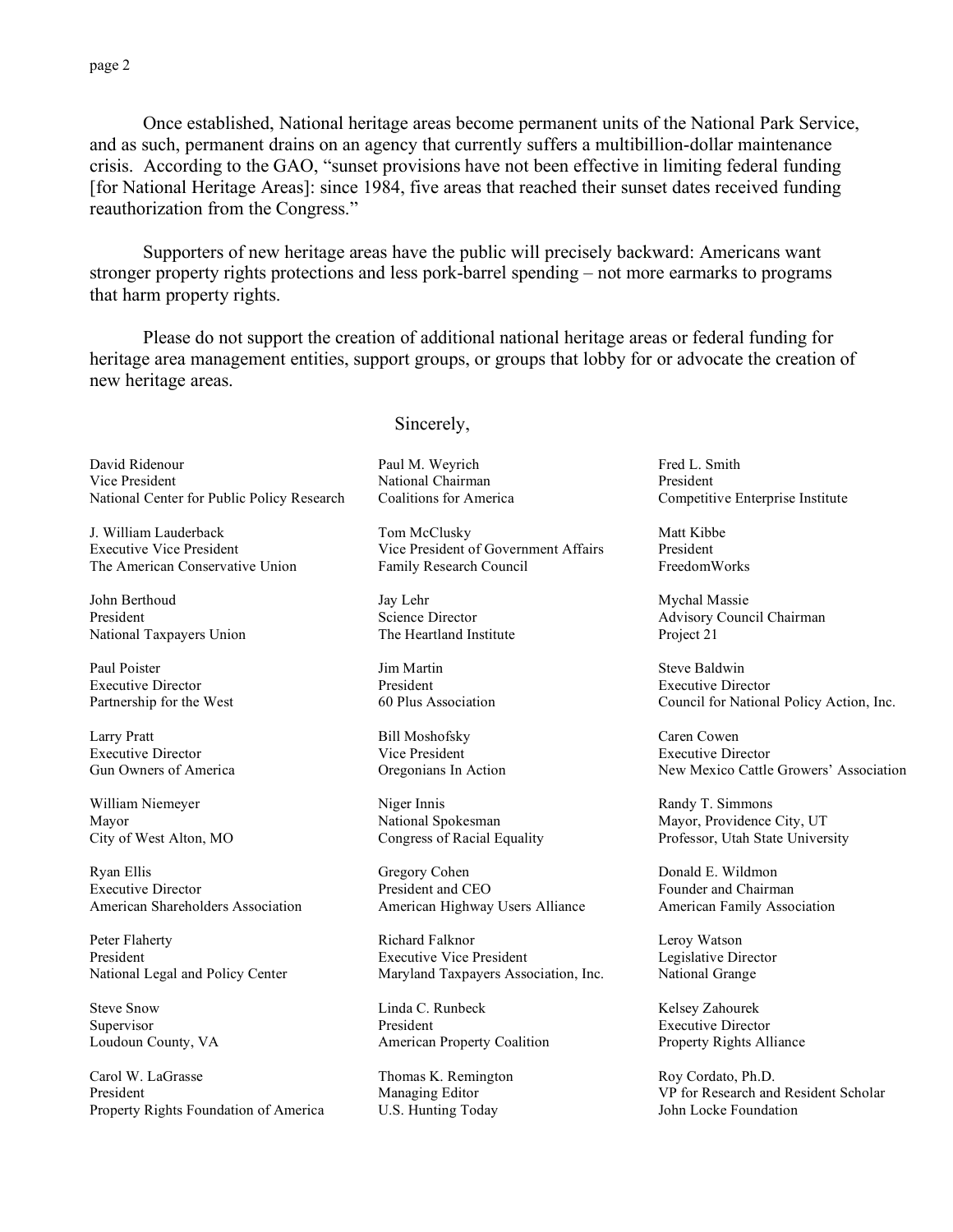## page 3

Tom DeWeese President American Policy Center

Rachel Thomas Property Rights Advocate Huachuca City, AZ

Rose Ellen Ray Treasurer, Citizens for Property Rights Loudoun County, VA

Paul Driessen Senior Policy Advisor Center for the Defense of Free Enterprise

Maxine Korman Korman Ranch Hinsdale, Montana

Gerald Hobbs President Public Lands for the People

John Grigsby Vice President Taxpayers for Accountable Government

Don Parmeter Executive Director American Property Coalition

Leo Schwartz Chairman Virginia Land Rights Coalition

Pat King Anvil Ranch Tucson, AZ

Tom Borelli, Ph.D. Portfolio Manager Free Enterprise Action Fund

John and Connie Morris Members, Tongue River Watershed Alliance, and MT and WY Farm Bureaus

Brad VanDyke Representative Rural Utahns for Local Solutions

Jerry Hamilton Environmental Coordinator Formation Capital Corporation

F. Patricia Callahan President and General Counsel American Assoc. of Small Property Owners

Lew Uhler President National Tax Limitation Committee

Jon Caldara President Independence Institute

Dan Byfield President American Land Foundation

John Taylor President Tertium Quids

Susan Carlson Chairman and CEO American Civil Rights Union

Gary Palmer President Alabama Policy Institute

Lenore Hardy Barrett State Representative Idaho

Jonathan DuHamel President People for the West-Tucson

Jack and Patricia Shockey President and Director Citizens for Property Rights

Fred Grau Executive Director Take Back Pennsylvania

Mike Dail Chairman American Land Foundation

Chuck Cushman President American Land Rights Association

James Stergios Executive Director Pioneer Institute

Deneen Borelli Fellow Project 21

Marilyn Hayman Chairman, Citizens for Responsible Zoning and Landowner Rights

C.J. Hadley Publisher/Editor Range Magazine

Elizabeth Arnold Grassroots Consultant, Environmental Community Outreach Services, Juneau, AK

Greg Blankenship President Illinois Policy Institute

Bill Wilson President Americans for Limited Government

Jane Hogan Secretary Ontario Hardwood Company, Inc.

Katherine Lehman President People for the USA Grange #835

Howard Hutchinson Executive Director Coalition of Arizona/New Mexico Counties

C. Preston Noell III President Tradition, Family, Property, Inc.

Dr. William Greene President RightMarch.com

Leo T. Bergeron President Upper Mid-Klamath Watershed Council

Eugene Delgaudio President Public Advocate of the U.S., Inc.

Leri M. Thomas, Ph.D. Charter Member Virginians for Property Rights

John McClaughry President Ethan Allen Institute

Richard O. Rowland President Grassroot Institute of Hawaii

James W. Jarrell, Sr. Board Member Virginia Bear Hunters Association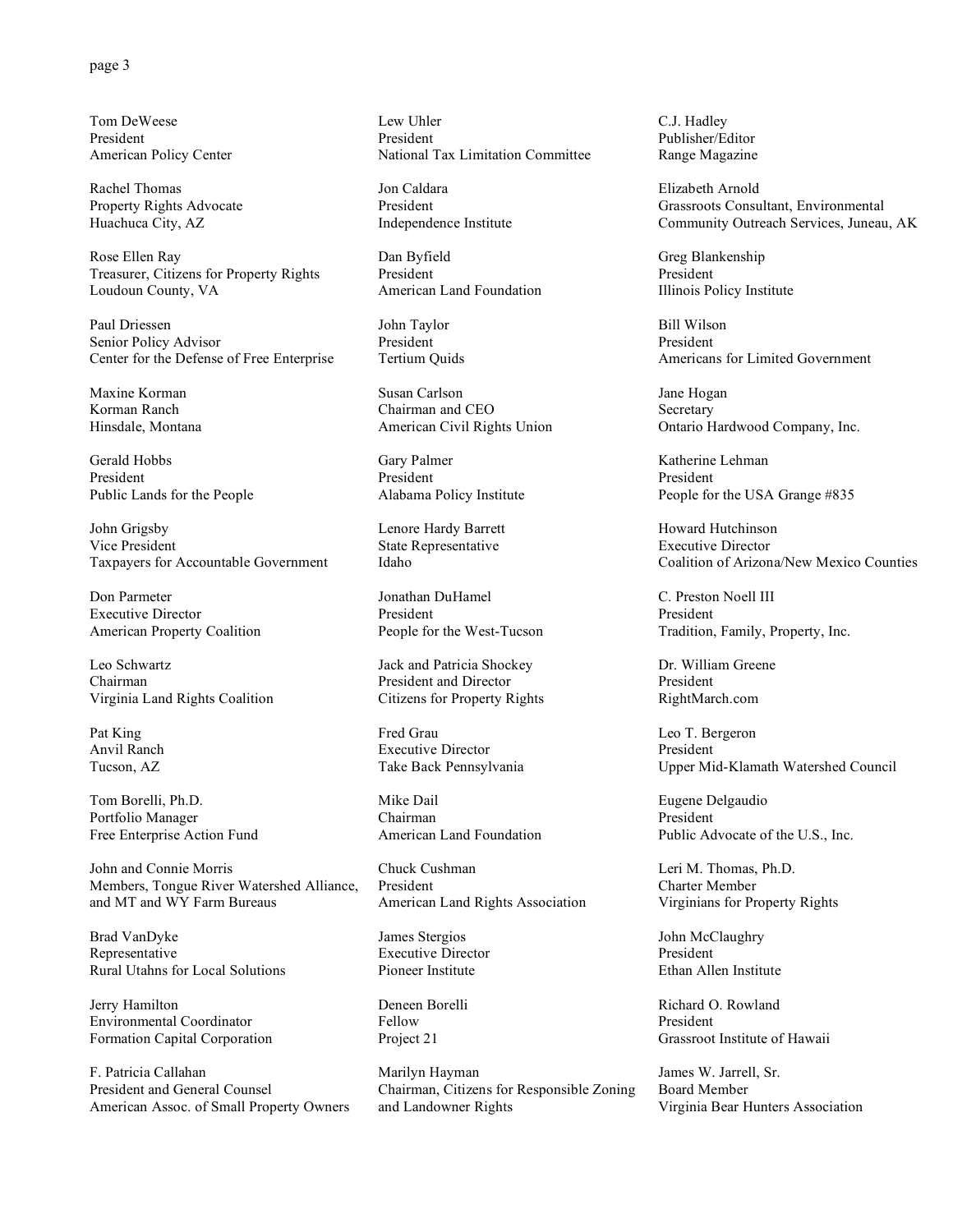Erich Veyhl Publisher Maine Property Rights News

Dane vonBreichenruchardt President U.S. Bill of Rights Foundation

Mark Williamson Founder and President Federal Intercessors

New Mexico Federal Lands Council

New Mexico Wool Growers, Inc.

Beth Machens Board of Aldermen City of West Alton, MO

Janet M. Neustadt Board of Aldermen City of West Alton, MO

William J. Richter Board of Aldermen City of West Alton, MO

Deborah Anderson Treasurer City of West Alton, MO

Susan Silk City Clerk City of West Alton, MO

Charlotte Meyers Assistant Administrator City of West Alton, MO

Ora B. Anderson, Jr. Planning and Zoning Commission City of West Alton, MO

Ray Ponciroli Board of Aldermen City of Portage, MO

Amy Ridenour Director Americans for the Preservation of Liberty

*For more information, contact: David Ridenour or Peyton Knight The National Center for Public Policy Research*

Bruce Colbert Executive Director, Property Owners Association of Riverside County, CA

Randall and Ruth Lillard Farmers and Landowners Madison County, VA

Joyce Morrison Farmer and Agricultural Environmentalist Fieldon, IL

Donald Castellucci, Jr. Councilman, Town of Owego Tioga County, NY

Milari Madison Property Owner Loudoun County, VA

Robert L. Sansom Farmer and Landowner Madison County, VA

Mary E. Darling Sonoita, AZ

James Vadnais Port Angeles, WA

Floyd Rathbun Fallon, Nevada

Steven and Peggy Breen Boise, Idaho

Peggy Bogart Access Advocate

Dan Goulet Portland, OR

Susan Freis Falknor Bluemont, VA

Harold L. Stephens Member Citizens to Protect the Confluence

Jerry Fennell Chairman Jicarilla Mining District

Bonner R. Cohen, Ph.D. Senior Fellow National Center for Public Policy Research

Judy Keeler **Secretary** Bootheel Heritage Assoc. (Animas, NM)

Alexandra H. Mulkern Mechanicsville, MD

Lee Riddle Brookings, OR

Stephen L. Ralston Columbia, PA

Mark Pollot Boise, ID

Billy Jean Redemeyer-Roney

D.J. McCarthy Civil Engineer

Clifton McDonald Needles, CA

Kirk and Jeri Hansen Clayton, ID

Suzanne Volpe Sterling, VA